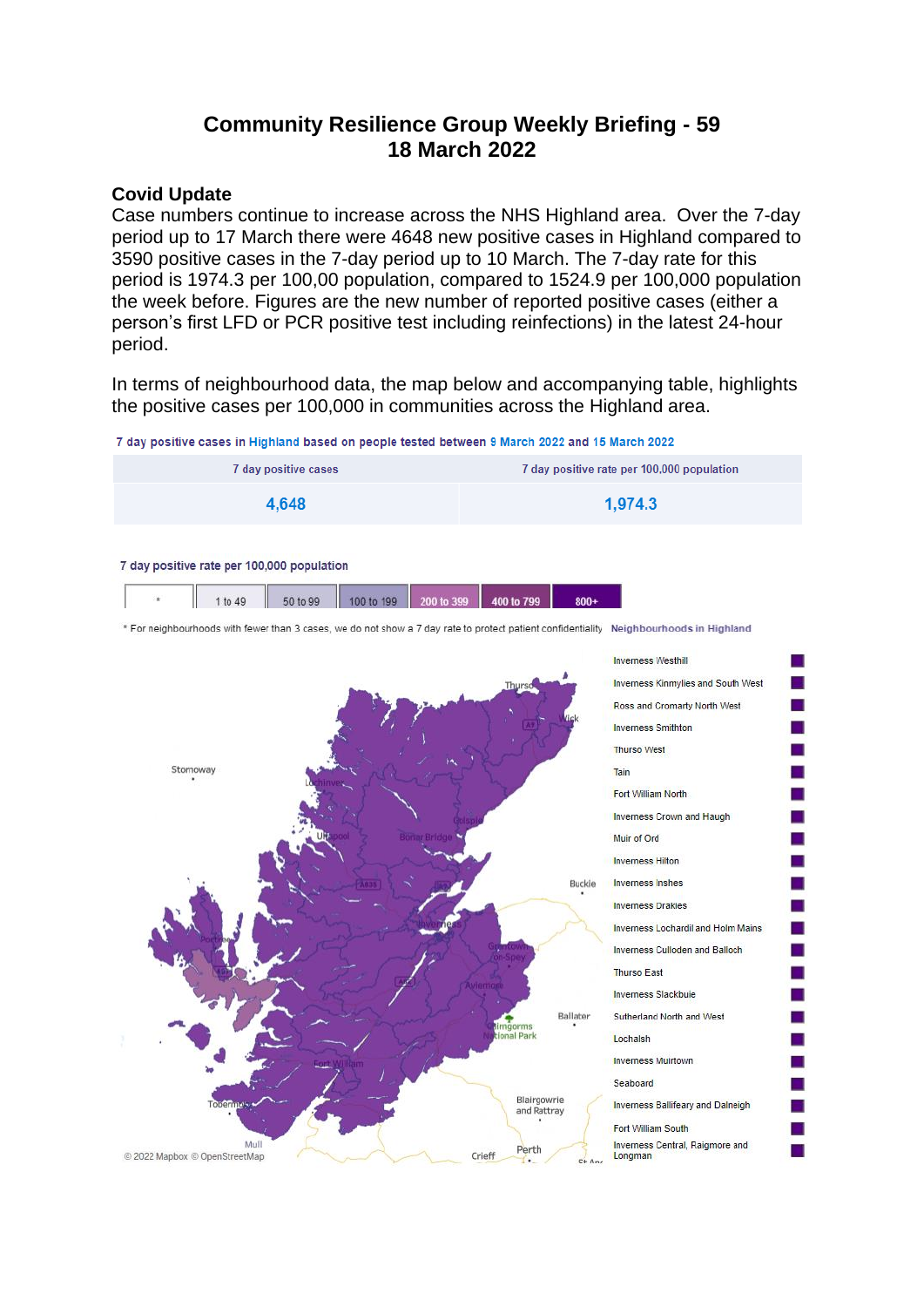## **Scottish Government Coronavirus (COVID-19)**

## **Scotland's Strategic Framework update - February 2022**

This update of the Strategic Framework assesses where we are in the pandemic and sets out Scotland's approach to managing COVID-19 and its associated harms effectively for the long term as we prepare for a calmer phase of the pandemic. [https://www.gov.scot/publications/coronavirus-covid-19-scotlands-strategic](https://www.gov.scot/publications/coronavirus-covid-19-scotlands-strategic-framework-update-february-2022/)[framework-update-february-2022/](https://www.gov.scot/publications/coronavirus-covid-19-scotlands-strategic-framework-update-february-2022/)

### **Staying safe (face coverings and highest risk)**

Face coverings By law you should still wear [a face covering in most indoor public places.](http://www.gov.scot/publications/coronavirus-covid-19-public-use-of-face-coverings/) This will be reviewed on 29 March 2022.

Distance Aware scheme A Distance Aware badge or lanyard shows others you need more space or care. Find out [how to get a Distance Aware badge or lanyard.](https://www.gov.scot/publications/coronavirus-covid-19-distance-aware-scheme/)

Highest Risk List We have published [advice to help people on the Highest Risk List make informed](https://www.gov.scot/publications/covid-highest-risk/)  [decisions and access support services.](https://www.gov.scot/publications/covid-highest-risk/)

### **Scottish Government messages this week**

The First Minister gave a Coronavirus (COVID-19) statement to the Scottish Parliament on 15 March 2022.

<https://www.gov.scot/publications/fm-statement-parliament-march-15-2022/>

## **Key Points include:**

The First Minister confirmed decisions on lifting the limited measures that remain in law, and set out the Government's intentions for the testing programme

There has been a recent increase in cases driven by the BA.2 sub lineage of the Omicron variant, which is estimated to be significantly more transmissible.

The ONS survey suggests that in the week to 6 March, one in 18 people in Scotland had COVID. The average number of daily new cases being reported this week is 12,000. There has also been a rise in the number of people who are in hospital with COVID. Three weeks ago, that stood at 1,060. This week it is 1,996.

BA.2 is now in Scotland our dominant strain, accounting for more than 80% of all reported cases. Encouragingly, there is no evidence that BA.2 causes more severe illness than BA.1, or that it is more effective at evading natural or vaccine immunity.

Given current case numbers, and the desirability of getting those back under control quickly, legal requirements to wear face coverings on public transport and most indoor public settings will continue until at least early April given the current spike in Covid case numbers.

The remaining legal requirements for businesses and service providers to collect customer details for contact tracing, and to have regard to and take reasonable measures set out in Covid guidance, will end as planned on Monday 21 March.

People without COVID-19 symptoms will no longer be asked to take regular lateral flow tests from 18 April. The change forms part of the Test and Protect Transition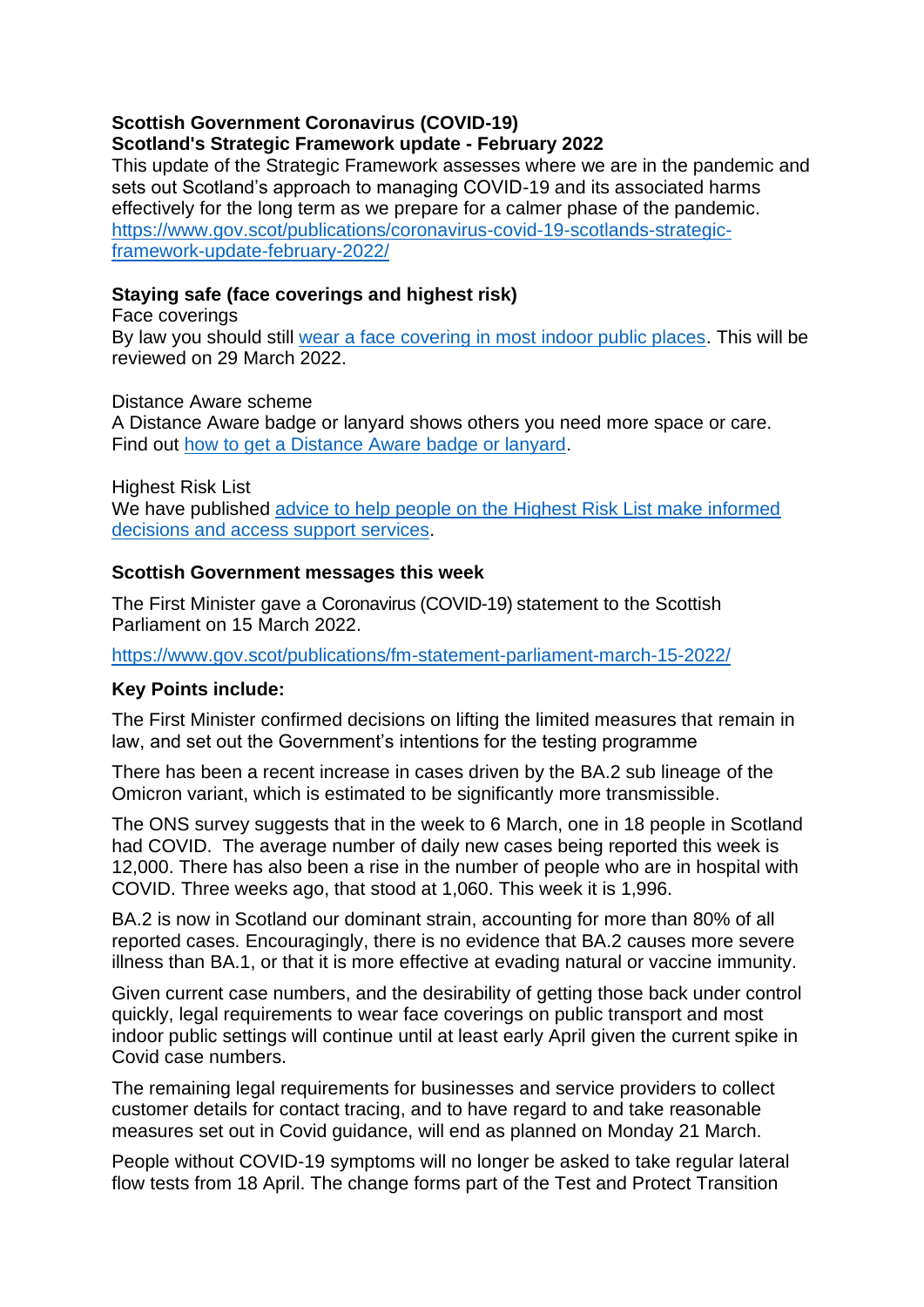Plan, which sets out how testing will become more targeted, with the aim of reducing serious harm from COVID-19.

The extension of the vaccination programme is ongoing, in line with JCVI advice. Invitation letters for 5-11 year-olds not in higher risk groups started arriving at the end of last week and first vaccinations are scheduled for Saturday. Additional Boosters for older adults in care homes started last week and appointments for everyone aged 75 and over start next week. Additional boosters for those who are immunosuppressed will start from mid-April.

Key changes and dates are as follows:

From Monday 21 March:

- With one exception, the remaining domestic legal measures will be lifted and replaced with appropriate guidance.
- There will no longer be a requirement for businesses and service providers to retain customer contact details.
- There will no longer be a requirement for businesses, places of worship and service providers to have regard to Scottish Government guidance on COVID, and to take reasonably practical measures set out in the guidance.
- The one remaining domestic legal measure will be:
- The requirement to wear face coverings on public transport, and in certain indoor settings.
- This rule will be reviewed in two weeks, with an expectation of it converting to guidance in Mid-April.

From 18 April:

- Most people without symptoms will no longer be asked to take COVID-19 tests
- Free lateral flow devices (LFDs) for the purposes of twice weekly routine testing will no longer be generally available. They will continue to be free for purposes for which testing continues to be advised – for clinical care, for health and social care workers and for people visiting vulnerable individuals in care homes or hospitals
- Until the end of April, people with symptoms should still isolate and get a PCR test
- Vaccinated close contacts of someone with COVID-19 should continue to test daily for seven days with LFDs
- All remaining COVID-related travel restrictions will be lifted.

Until the end of April:

- Close contacts will still be advised to use LFD tests for seven days, and on each occasion when visiting a hospital or care home.
- Those with symptoms will still be advised to get a PCR test.
- Contact tracing of positive cases will also continue.
- PCR test sites will continue, though opening hours may change

From 1 May:

- All routine population-wide testing will end, including for those who have symptoms.
- Contact tracing will end.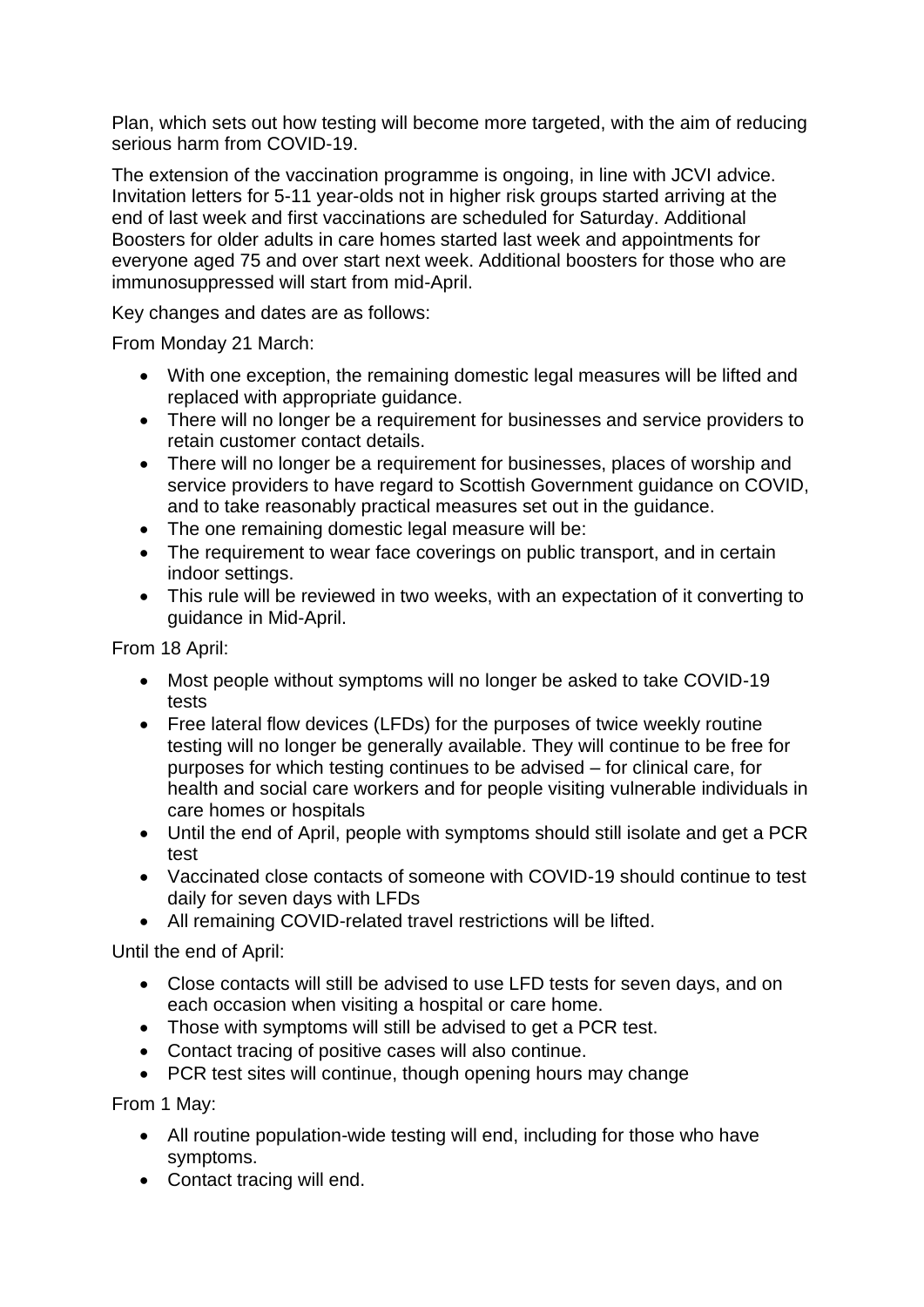- Physical test sites will close (mobile testing units and lab capacity will be retained for longer term testing purposes).
- The public health advice for people who feel unwell will be to stay at home until they feel better, to reduce the risk of infecting other people.

## **Covid-19 Testing**

### **Symptomatic Testing (with symptoms)**

If you do believe you have symptoms, please self-isolate and book a PCR test. Postal PCR kits are available through NHS Inform either by calling 0800 028 2816 or online [https://www.nhsinform.scot/illnesses-and-conditions/infections-and](https://www.nhsinform.scot/illnesses-and-conditions/infections-and-poisoning/coronavirus-covid-19/test-and-protect/coronavirus-covid-19-how-to-do-a-pcr-test-at-home)[poisoning/coronavirus-covid-19/test-and-protect/coronavirus-covid-19-how-to-do-a](https://www.nhsinform.scot/illnesses-and-conditions/infections-and-poisoning/coronavirus-covid-19/test-and-protect/coronavirus-covid-19-how-to-do-a-pcr-test-at-home)[pcr-test-at-home.](https://www.nhsinform.scot/illnesses-and-conditions/infections-and-poisoning/coronavirus-covid-19/test-and-protect/coronavirus-covid-19-how-to-do-a-pcr-test-at-home)

In addition to the local support that is available, people can get support to self-isolate by calling the Council's helpline number: 0300 303 1362. This can include access to food and supplies to self-isolate and individuals may be entitled to a £500 selfisolation support grant.

### **Asymptomatic Testing (without symptoms)**

It continues to be important that people test themselves even if they don't have symptoms. Taking a rapid LFD test twice a week can help stop new variants earlier, limiting the spread of the virus.

Test kits are available at pharmacies, or to order online from [www.nhsinform.scot/testing,](http://www.nhsinform.scot/testing) or by calling 119. Test kits are also available at Community testing sites.

#### **Community Testing 21 – 25 March for those without symptoms (Asymptomatic):**

The community testing programme offers rapid COVID-19 tests for people without symptoms.

Next week, the mobile testing unit "Testalot" will in Inverness to carry out assisted testing and to provide LFD kits. Locations and opening times will be:

B&M car park, Telford Retail Park, Inverness IV3 5LE on

- Monday, 21 March 9:30am-4pm
- Tuesday, 22 March 9am-4pm

Tesco car park, Inshes Retail Park, Inverness IV2 3TW on

- Wednesday, 23 March 9am-4pm
- Thursday 24, March 9am-4pm
- Friday 25, March 9am-3.30pm

Just to emphasise that there are no specific outbreaks in these communities, this is to support normalising testing across the area. No appointment is necessary, and it will be open both for asymptomatic testing and to collect LFD test kits.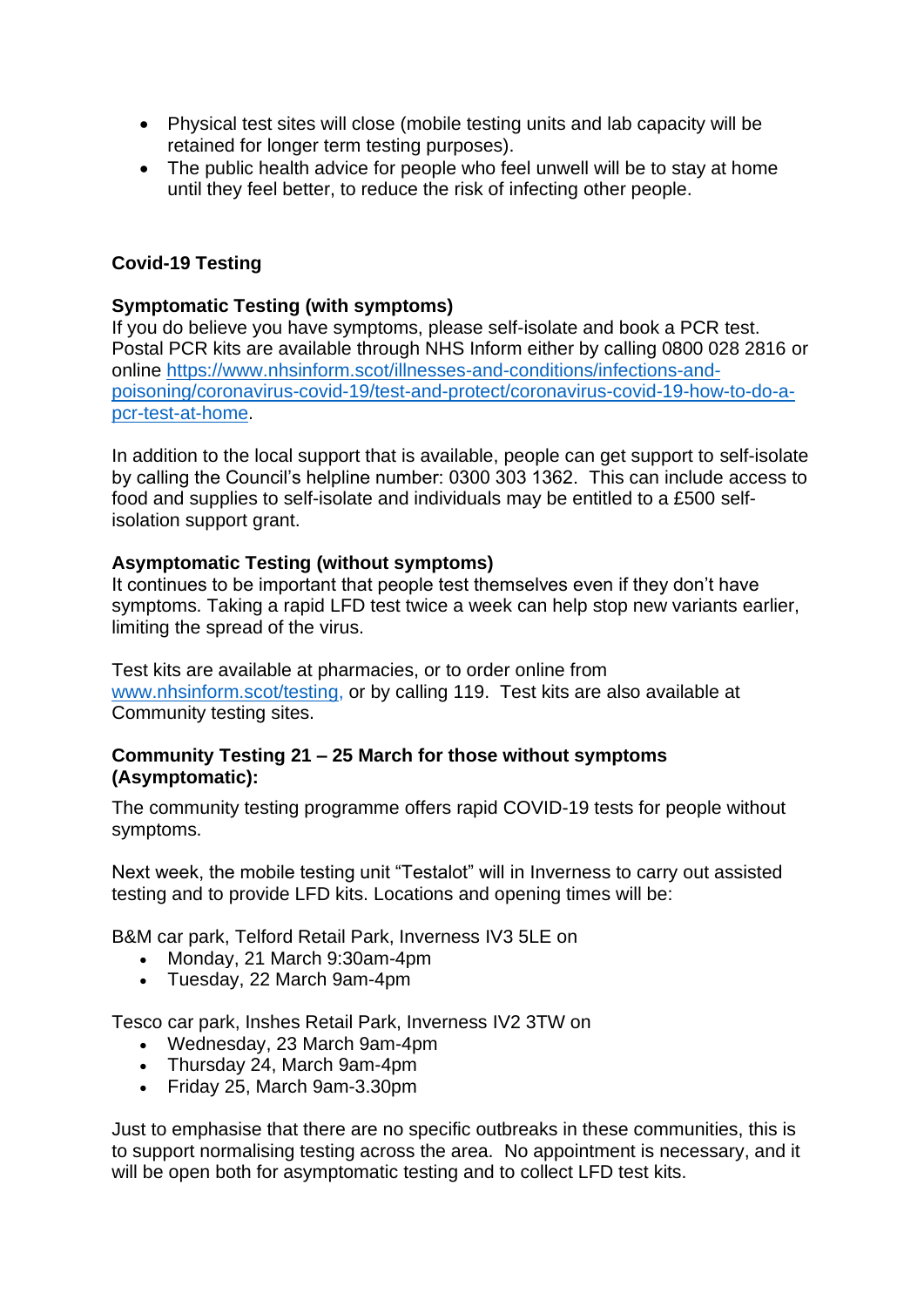There are no separate outreach activities planned for next week.

For those with symptoms, anyone that becomes unwell should isolate immediately and seek a PCR test. PCR tests can be booked through NHS [Inform](https://www.nhsinform.scot/illnesses-and-conditions/infections-and-poisoning/coronavirus-covid-19/test-and-protect/coronavirus-covid-19-get-a-test-if-you-have-symptoms) online or by calling 119 if you can't book a test online. You may be able to order a PCR test to do at home, depending on availability.

## **Covid-19 Vaccination Update**

The latest update from NHS on the vaccine can be accessed at the following link: [www.nhsinform.scot/covid19vaccine.](http://www.nhsinform.scot/covid19vaccine)

For details of vaccination clinics in Highland, including drop-in clinics and GP practices supporting the booster roll-out, please check the link below. There are also FAQs on how vaccinations are being delivered in the NHS Highland area. <https://www.nhshighland.scot.nhs.uk/COVID19/Pages/Vaccination.aspx>

#### **Vaccination Scams**

Scammers are using mobile phone numbers to offer Covid-19 tests using a 'vaccinationpass' website which then demands payment.

If you receive a message, call, or link like this, do not respond. Instead, notify [www.scamwatch.scot](https://l.facebook.com/l.php?u=http%3A%2F%2Fwww.scamwatch.scot%2F%3Ffbclid%3DIwAR1CaklQ6iwavFGlp5wGDowoOIQAIkVsr2aHwiu7cGzNoEY_ESeOOyTPex4&h=AT2cl3YgxOodbMWJBxy2LnYguaMttXmC99x_F1OYDn-BVq2Z_ko9mv0LaXAzaBAxVlnp-JCla3gPx5JSO_61K3DsLAcsx0a_eClEc-8WUpVcclYRGyB__0Pf1pe_1jGtPQ&__tn__=-UK-R&c%5b0%5d=AT3JSNQACBoUlAeDvOyI1FQ5CjRUKSKlbEgSC4-XFWORzzDjL7GKJqHUQkylGZ2kgiZGypec69ZGfxWQF2ywRbyopg37e9YxDn0jLUrTVKkMoLj9b_3Uyostyye8do4cQGl_OAqpIXv_FMedmyV2mbbyxHfWSu0IBLzYH6xQ5PTl0-WpCtCw) or call 0808 164 6000.

For information on vaccination scams and other Covid-19 related scams, visit the Trading Standards Scotland website [https://www.tsscot.co.uk/coronavirus-covid-](https://www.tsscot.co.uk/coronavirus-covid-19/coronavirus-scams/)[19/coronavirus-scams/.](https://www.tsscot.co.uk/coronavirus-covid-19/coronavirus-scams/)

#### **Seeking Feedback on the Weekly Resilience Group Briefing - [Survey](https://forms.office.com/r/WuWuczbYL9)**

As you know, the Scottish Government intend that the remaining legal Covid restrictions end on 21 March with a move to guidance and good practice. This feels like a good point to review the weekly briefing and to ask for some feedback from you all.

We have created a very short online survey seeking your feedback and would be grateful of you could complete it by 31 March 2022. You can find a link to the survey here [https://forms.office.com/r/WuWuczbYL9.](https://eur02.safelinks.protection.outlook.com/?url=https%3A%2F%2Fforms.office.com%2Fr%2FWuWuczbYL9&data=04%7C01%7CRosemary.MacKinnon%40highland.gov.uk%7Cef4c22da8b904be3309f08da03560543%7C89f0b56e6d164fe89dba176fa940f7c9%7C0%7C0%7C637825965222028630%7CUnknown%7CTWFpbGZsb3d8eyJWIjoiMC4wLjAwMDAiLCJQIjoiV2luMzIiLCJBTiI6Ik1haWwiLCJXVCI6Mn0%3D%7C3000&sdata=hKYMxGjbHTQve36ZpbwVbCJxMOO3Vw4N1FYlyb%2BS41o%3D&reserved=0)

#### **Scottish Local Government Elections – May 2022**

The [NOTICE OF ELECTION](https://eur02.safelinks.protection.outlook.com/?url=https%3A%2F%2Fwww.highland.gov.uk%2Fslg22notice&data=04%7C01%7CRosemary.MacKinnon%40highland.gov.uk%7Cf2444ddb86e946a8e6d808da073d1795%7C89f0b56e6d164fe89dba176fa940f7c9%7C0%7C0%7C637830256203480207%7CUnknown%7CTWFpbGZsb3d8eyJWIjoiMC4wLjAwMDAiLCJQIjoiV2luMzIiLCJBTiI6Ik1haWwiLCJXVCI6Mn0%3D%7C3000&sdata=3mFm3L8Ut7yxvbPskUufBMpDHX%2BMRSmhrzRA8doekak%3D&reserved=0) for the Highland Council election has been published and is now on our website.

A total of 74 Councillors are to be elected for the 21 electoral wards situated in the Highland Council area, ranging from three or four members in each ward.

Anyone wishing to stand, can download the nomination forms from the [Council's](https://eur02.safelinks.protection.outlook.com/?url=http%3A%2F%2Fwww.highland.gov.uk%2Fslg22election&data=04%7C01%7CRosemary.MacKinnon%40highland.gov.uk%7Cf2444ddb86e946a8e6d808da073d1795%7C89f0b56e6d164fe89dba176fa940f7c9%7C0%7C0%7C637830256203480207%7CUnknown%7CTWFpbGZsb3d8eyJWIjoiMC4wLjAwMDAiLCJQIjoiV2luMzIiLCJBTiI6Ik1haWwiLCJXVCI6Mn0%3D%7C3000&sdata=GAGcv8qHpD1saXXhw6i5tgzSXYovumIsGf3G%2FLSyd64%3D&reserved=0)  [website](https://eur02.safelinks.protection.outlook.com/?url=http%3A%2F%2Fwww.highland.gov.uk%2Fslg22election&data=04%7C01%7CRosemary.MacKinnon%40highland.gov.uk%7Cf2444ddb86e946a8e6d808da073d1795%7C89f0b56e6d164fe89dba176fa940f7c9%7C0%7C0%7C637830256203480207%7CUnknown%7CTWFpbGZsb3d8eyJWIjoiMC4wLjAwMDAiLCJQIjoiV2luMzIiLCJBTiI6Ik1haWwiLCJXVCI6Mn0%3D%7C3000&sdata=GAGcv8qHpD1saXXhw6i5tgzSXYovumIsGf3G%2FLSyd64%3D&reserved=0)

Completed nomination papers must be hand delivered between 10am on Tuesday 15 March 2022 and no later than 4.00 pm on Wednesday 30 March 2022 to the appropriate Local Depute Returning Officer as detailed in the notice of election.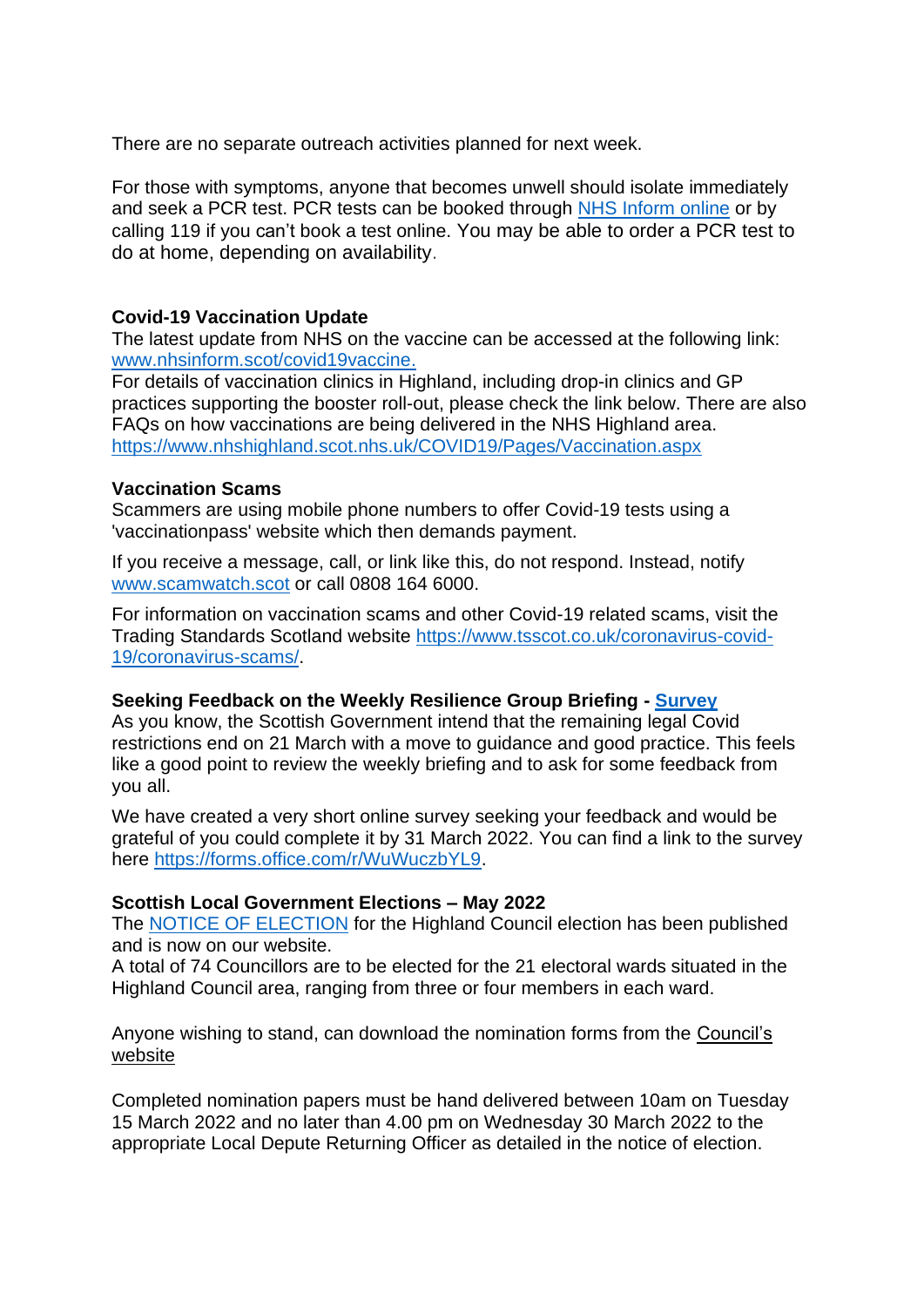The election is scheduled is to be held on Thursday 5 May 2022 and all relevant information can be found on the [Council's website](https://eur02.safelinks.protection.outlook.com/?url=http%3A%2F%2Fwww.highland.gov.uk%2FSLG22Election&data=04%7C01%7CRosemary.MacKinnon%40highland.gov.uk%7Cf2444ddb86e946a8e6d808da073d1795%7C89f0b56e6d164fe89dba176fa940f7c9%7C0%7C0%7C637830256203480207%7CUnknown%7CTWFpbGZsb3d8eyJWIjoiMC4wLjAwMDAiLCJQIjoiV2luMzIiLCJBTiI6Ik1haWwiLCJXVCI6Mn0%3D%7C3000&sdata=a%2Fl%2BEEUQK4aCE4uRo9nUo3KRaeIgUhJI2Nj4bt%2BN0Aw%3D&reserved=0), this includes key statutory dates.

## **Baillie Gifford fund open for applications**

The Baillie Gifford Multi-Year Awards fund, which aims to support grassroots community organisations across Scotland is open to organisations with an annual income of under £250,000

Priority will be given to projects that can demonstrate a fit with one of the following priorities:

- Reducing isolation in Scotland's communities this includes all forms of isolation whether due to health, disability, rurality, or projects which aim to tackle barriers to inclusion. This list is not exhaustive.
- Supporting financial inclusion this can include food poverty-related projects and those that seek to maximise the income of families that may be struggling due to the impact of Universal Credit, disability, in work poverty and so on.
- Overcoming homelessness this includes any work to tackle homelessness in our communities.
- Improving employability and enterprise, particularly in young people.
- One grant will be to a local sports club to help people participate in grassroots sport.

The deadline for applications is 28 April,

[https://www.foundationscotland.org.uk/apply-for-funding/funding-available/baillie](https://www.foundationscotland.org.uk/apply-for-funding/funding-available/baillie-gifford-multi-year)[gifford-multi-year](https://www.foundationscotland.org.uk/apply-for-funding/funding-available/baillie-gifford-multi-year)

## **Food Support for Groups**

We know that a number of you continue to provide support to the most vulnerable in your communities and that most of you already have well defined routes for accessing food to provide this support or are supporting individuals to access their shopping or community fridges/food tables.

If you are struggling to access food to continue support to vulnerable people locally, please do contact us through the policy mailbox and we can look at ways that we can support your group going forward.

Contact: [policy6@highland.gov.uk](mailto:policy6@highland.gov.uk)

#### **Helpful Links** Welfare Support Team [www.highland.gov.uk/directory\\_record/102970/benefit\\_advice](http://www.highland.gov.uk/directory_record/102970/benefit_advice)

Self Isolation Support Grant - [www.highland.gov.uk/info/20016/coronavirus/940/self](http://www.highland.gov.uk/info/20016/coronavirus/940/self-isolation_support_grant)[isolation\\_support\\_grant](http://www.highland.gov.uk/info/20016/coronavirus/940/self-isolation_support_grant)

Energy Advice [energyadvisors@hi.homeenergyscotland.org](mailto:energyadvisors@hi.homeenergyscotland.org)

AbiltyNet - IT advice or support AbilityNet